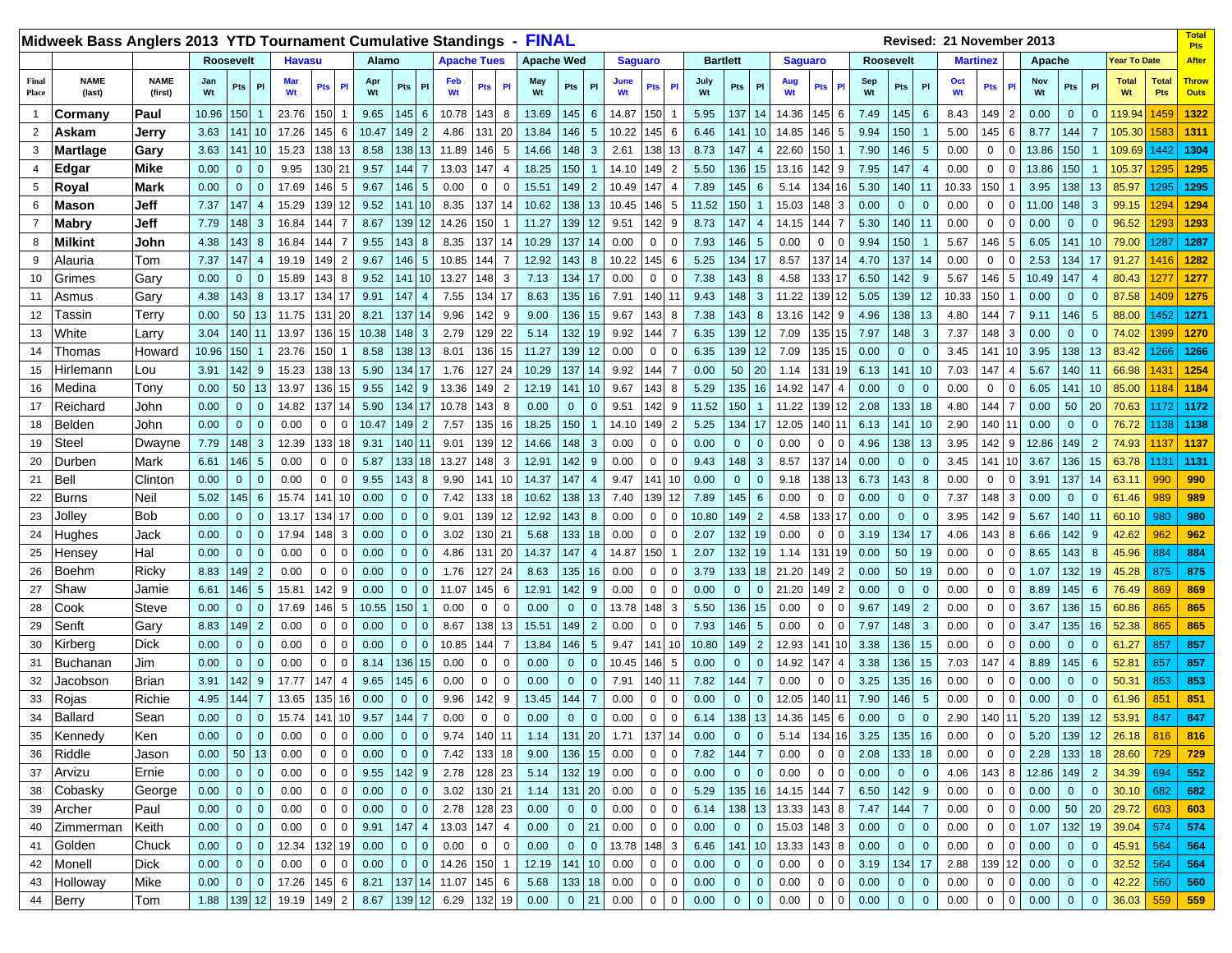| Midweek Bass Anglers 2013 YTD Tournament Cumulative Standings - FINAL                                                     |                        |               |                |                |                  |               |             |                |                |                                |             |                    |                |             |                   |              |              |               |                |                               |                |                 |              |                                             |                 |               |                |              |                | Revised: 21 November 2013 |                 |                |                |                |                |                     |                            | <b>Total</b><br><b>Pts</b>  |
|---------------------------------------------------------------------------------------------------------------------------|------------------------|---------------|----------------|----------------|------------------|---------------|-------------|----------------|----------------|--------------------------------|-------------|--------------------|----------------|-------------|-------------------|--------------|--------------|---------------|----------------|-------------------------------|----------------|-----------------|--------------|---------------------------------------------|-----------------|---------------|----------------|--------------|----------------|---------------------------|-----------------|----------------|----------------|----------------|----------------|---------------------|----------------------------|-----------------------------|
|                                                                                                                           |                        | Roosevelt     |                |                |                  | <b>Havasu</b> |             |                | Alamo          |                                |             | <b>Apache Tues</b> |                |             | <b>Apache Wed</b> |              |              |               | <b>Saguaro</b> |                               |                | <b>Bartlett</b> |              | <b>Saguaro</b>                              |                 |               |                | Roosevelt    |                |                           | <b>Martinez</b> |                | Apache         |                |                | <b>Year To Date</b> |                            | <b>After</b>                |
| <b>NAME</b><br>Final<br>(last)<br>Place                                                                                   | <b>NAME</b><br>(first) | Jan<br>Wt     | Pts            | PI             | <b>Mar</b><br>Wt |               | Pts         | PI             | Apr<br>Wt      | Pts                            | P           | Feb<br>Wt          | Pts            | PI          | May<br>Wt         | Pts          | PI           | June<br>Wt    |                | P<br>Pts                      | July<br>Wt     | Pts             | PI           | Aug<br>Wt                                   | Pts             |               | Sep<br>Wt      | Pts          | $\mathsf{PI}$  | Oct<br>Wt                 | Pts             | PI             | Nov<br>Wt      | Pts            | P <sub>1</sub> | <b>Total</b><br>Wt  | <b>Total</b><br><b>Pts</b> | <b>Throw</b><br><b>Outs</b> |
| Harbaugh<br>45                                                                                                            | Steve                  | 0.00          | $\overline{0}$ | $\mathbf 0$    | 15.29            |               | 139 12      |                | 0.00           | $\mathbf{0}$<br>$\overline{0}$ |             | 7.55               | 134            | 17          | 13.69             | 145          | 6            | 0.00          |                | $\mathbf 0$<br>$\mathbf 0$    | 0.00           | $\mathbf 0$     | $\mathbf{0}$ | 0.00                                        | 0               | $\mathsf{C}$  | 0.00           | $\mathbf 0$  | $\mathbf{0}$   | 2.88                      | 139             | 12             | 0.00           | $\mathbf 0$    | $\mathbf 0$    | 39.41               | 557                        | 557                         |
| 46<br>Simer                                                                                                               | <b>Steve</b>           | 0.00          | $\mathbf{0}$   | $\mathbf{0}$   | 17.94            |               | 148 3       |                | 10.38          | 148<br>$\overline{3}$          |             | 0.00               | $\mathbf{0}$   | $\Omega$    | 0.00              | $\mathbf 0$  | $\mathbf{0}$ | 0.00          |                | $\mathbf 0$<br>$\mathbf 0$    | 0.00           | $\mathbf{0}$    | $\mathbf{0}$ | 0.00                                        | 0               | $\Omega$      | 0.00           | $\mathbf 0$  | $\mathbf{0}$   | 0.00                      | $\mathbf{0}$    | $\Omega$       | 6.66           | 142            | 9              | 34.98               | 438                        | 438                         |
| 47<br>Ancona                                                                                                              | Marty                  | 0.00          | $\mathbf{0}$   | $\mathbf 0$    | 0.00             |               | $\mathbf 0$ | $\mathbf 0$    | 0.00           | $\overline{0}$<br>$\mathbf{0}$ |             | 0.00               | $\mathbf 0$    | $\mathbf 0$ | 0.00              | $\mathbf 0$  | $\mathbf{0}$ | 0.00          |                | $\mathbf 0$<br>$\Omega$       | 0.00           | $\mathbf{0}$    | $\mathbf{0}$ | 0.00                                        | $\mathbf 0$     | $\Omega$      | 7.95           | 147          | $\overline{4}$ | 8.43                      | 149             | $\overline{2}$ | 2.53           | 134            | 17             | 18.91               | 430                        | 430                         |
| Frailey<br>48                                                                                                             | Lionel                 | 0.00          | $\overline{0}$ | $\overline{0}$ | 0.00             |               | $\mathbf 0$ | $\mathbf 0$    | 0.00           | $\mathbf{0}$                   | $\mathbf 0$ | 0.00               | $\overline{0}$ | $\mathbf 0$ | 0.00              | $\mathbf 0$  | $\mathbf{0}$ | 0.00          |                | $\mathbf 0$<br>$\mathbf 0$    | 6.40           | 140             | 11           | 0.00                                        | $\Omega$        | $\Omega$      | 5.05           | 139          | 12             | 0.00                      | $\mathbf 0$     | $\mathbf 0$    | 10.49          | 147            | $\overline{4}$ | 21.94               | 426                        | 426                         |
| 49<br>Buvala                                                                                                              | Ken                    | 5.02          | 145            | $6\phantom{1}$ | 0.00             |               | $\mathbf 0$ | $\mathbf 0$    | 0.00           | $\overline{0}$<br>$\mathbf 0$  |             | 0.00               | $\mathbf{0}$   | $\mathbf 0$ | 0.00              | $\mathbf{0}$ | $\mathbf{0}$ | 0.00          |                | $\mathbf 0$<br>$\mathbf 0$    | 0.00           | $\mathbf{0}$    | $\mathbf{0}$ | 0.00                                        | $\mathbf 0$     | -0            | 0.00           | $\mathbf 0$  | $\mathbf 0$    | 5.00                      | 145             | 6              | 3.47           | 135            | 16             | 13.49               | 425                        | 425                         |
| Fuzfa<br>50                                                                                                               | George                 | 0.00          | $\mathbf{0}$   | $\overline{0}$ | 7.70             |               | 129 22      |                | 10.55          | 150                            |             | 0.00               | $\mathbf 0$    | $\mathbf 0$ | 0.00              | $\mathbf{0}$ | $\mathbf{0}$ | 0.00          |                | $\mathbf 0$<br>$\Omega$       | 0.00           | $\mathbf{0}$    | $\mathbf{0}$ | 9.18                                        | 38              |               | 0.00           | $\mathbf 0$  | $\mathbf 0$    | 0.00                      | $\mathbf 0$     | $\mathbf 0$    | 0.00           | $\mathbf 0$    | $\mathbf 0$    | 27.43               | 417                        | 417                         |
| Baca<br>51                                                                                                                | David                  | 0.00          | $\overline{0}$ | $\overline{0}$ | 0.00             |               | $\mathbf 0$ | 0              | 0.00           | $\mathbf 0$                    | $\mathbf 0$ | 9.74               | 140            | 11          | 12.14             |              | 140<br>11    | 0.00          |                | $\mathbf 0$<br>$\mathbf 0$    | 0.00           | $\mathbf 0$     | $\Omega$     | 0.00                                        | $\Omega$        | C             | 0.00           | $\mathbf 0$  | $\mathbf 0$    | 0.00                      | 0               | $\mathbf 0$    | 3.91           | 137            | 14             | 25.79               | 417                        | 417                         |
| Baker<br>52                                                                                                               | Steve                  | 0.00          | $\overline{0}$ | $\mathbf{0}$   | 12.39            |               | 133         | 18             | 7.65           | 135                            | 16          | 0.00               | $\mathbf 0$    | $\mathbf 0$ | 0.00              | $\mathbf{0}$ | $\mathbf{0}$ | 0.00          |                | $\mathbf 0$<br>$\Omega$       | 6.40           | 140             | 11           | 0.00                                        | $\mathbf 0$     | $\Omega$      | 0.00           | $\mathbf{0}$ | $\mathbf 0$    | 0.00                      | $\mathbf 0$     | $\mathbf 0$    | 0.00           | $\mathbf 0$    | $\overline{0}$ | 26.44               | 408                        | 408                         |
| Cunningham<br>53                                                                                                          | Doug                   | 0.00          | $\overline{0}$ | $\Omega$       | 11.75            |               | 131         | 20             | 0.00           | $\mathbf{0}$<br>$\Omega$       |             | 0.00               | $\Omega$       | $\Omega$    | 0.00              | $\mathbf{0}$ | $\Omega$     | 0.00          |                | $\mathbf 0$<br>$\Omega$       | 0.00           | $\Omega$        |              | 3.53                                        | 32              |               | 7.47           | 144          | $\overline{7}$ | 0.00                      | $\mathbf 0$     | $\Omega$       | 0.00           | $\mathbf{0}$   | $\Omega$       | 22.75               | 407                        | 407                         |
| Hegenderfer<br>54                                                                                                         | Don                    | 0.00          | $\overline{0}$ | $\overline{0}$ | 0.00             |               | 0           | $\mathbf 0$    | 8.14           | 136                            | 15          | 8.01               | 136 15         |             | 7.13              |              | 134<br>17    | 0.00          |                | $\overline{0}$<br>$\mathbf 0$ | 0.00           | $\mathbf{0}$    | $\mathbf{0}$ | 0.00                                        | $\mathbf 0$     | $\mathbf 0$   | 0.00           | $\mathbf{0}$ | $\mathbf 0$    | 0.00                      | $\mathbf 0$     | 0              | 0.00           | $\mathbf 0$    | $\mathbf 0$    | 23.28               | 406                        | 406                         |
| 55<br>_andry                                                                                                              | Robert                 | 0.00          | $\mathbf{0}$   | $\mathbf{0}$   | 0.00             |               | $\mathbf 0$ | $\Omega$       | 0.00           | $\mathbf 0$<br>$\overline{0}$  |             | 0.00               | $\mathbf 0$    | $\mathbf 0$ | 0.00              | $\mathbf 0$  | $\mathbf{0}$ | 2.61          |                | 138<br>13                     | 3.79           | 133             | 18           | 3.53                                        | 132             |               | 0.00           | $\mathbf 0$  | $\mathbf 0$    | 0.00                      | $\mathbf 0$     | $\mathbf 0$    | 0.00           | $\mathbf 0$    | $\mathbf 0$    | 9.93                | 403                        | 403                         |
| ippincott<br>56                                                                                                           | Clay                   | 0.00          | $\overline{0}$ | $\overline{0}$ | 17.77            |               | 147         | $\overline{4}$ | 0.00           | $\Omega$<br>$\mathbf 0$        |             | 0.00               | $\mathbf 0$    | $\Omega$    | 0.00              | $\mathbf{0}$ | $\Omega$     | 0.00          |                | $\mathbf 0$<br>$\mathbf 0$    | 0.00           | $\Omega$        | $\Omega$     | 22.60                                       | 150             |               | 0.00           | $\mathbf{0}$ | $\mathbf 0$    | 0.00                      | 0               | $\Omega$       | 0.00           | $\mathbf 0$    | $\Omega$       | 40.37               | 297                        | 297                         |
| Borucki<br>57                                                                                                             | Christian              | 0.00          | $\overline{0}$ | $\overline{0}$ | 0.00             |               | $\mathbf 0$ | $\overline{0}$ | 0.00           | $\mathbf{0}$                   | $\mathbf 0$ | 11.89              | 146            | 5           | 12.14             |              | 140<br>11    | 0.00          |                | $\mathbf 0$<br>$\mathbf 0$    | 0.00           | $\mathbf{0}$    | $\mathbf{0}$ | 0.00                                        | $\mathbf 0$     | -0            | 0.00           | $\mathbf{0}$ | $\mathbf 0$    | 0.00                      | $\mathbf 0$     | $\mathbf 0$    | 0.00           | $\mathbf 0$    | $\mathbf 0$    | 24.03               | 286                        | 286                         |
| Gaudreau<br>58                                                                                                            | Ronald                 | 3.04          | 140            | 11             | 0.00             |               | $\mathbf 0$ | $\Omega$       | 0.00           | $\Omega$<br>$\mathbf 0$        |             | 0.00               | $\mathbf 0$    | $\mathbf 0$ | 0.00              | $\mathbf 0$  | $\Omega$     | 0.00          |                | $\mathbf 0$<br>$\Omega$       | 0.00           | $\mathbf{0}$    | $\mathbf{0}$ | 0.00                                        | $\mathbf 0$     | $\mathcal{C}$ | 0.00           | $\mathbf 0$  | $\mathbf 0$    | 0.00                      | $\mathbf 0$     | $\mathbf 0$    | 8.77           | 144            | $\overline{7}$ | 11.81               | 284                        | 284                         |
| 59<br>Washington                                                                                                          | Arnold                 | 0.00          | $\overline{0}$ | $\overline{0}$ | 0.00             |               | $\mathbf 0$ | $\Omega$       | 0.00           | $\Omega$<br>$\mathbf{0}$       |             | 0.00               | $\Omega$       | $\Omega$    | 0.00              | $\Omega$     | $\Omega$     | 0.00          |                | $\mathbf 0$<br>$\Omega$       | 6.67           | 142             | 9            | 12.93                                       | 14 <sup>′</sup> |               | 0.00           | $\Omega$     | $\mathbf{0}$   | 0.00                      | $\mathbf 0$     | $\Omega$       | 0.00           | $\Omega$       | $\Omega$       | 19.60               | 283                        | 283                         |
| Drake<br>60                                                                                                               | Gordon                 | 0.00          | $\overline{0}$ | $\mathbf{0}$   | 0.00             |               | $\mathbf 0$ | 0              | 7.65           | 135                            | 16          | 0.00               | $\overline{0}$ | $\Omega$    | 0.00              | $\mathbf 0$  | $\Omega$     | 0.00          |                | $\mathbf 0$<br>$\mathbf 0$    | 0.00           | $\Omega$        | $\Omega$     | 0.00                                        | $\Omega$        | $\mathsf{C}$  | 0.00           | $\mathbf{0}$ | $\mathbf 0$    | 0.00                      | $\mathbf 0$     | $\Omega$       | 9.11           | 146            | $\sqrt{5}$     | 16.76               | 281                        | 281                         |
| Olivier<br>61                                                                                                             | Scott                  | 0.00          | $\overline{0}$ | $\overline{0}$ | 0.00             |               | $\mathbf 0$ | $\mathbf 0$    | 0.00           | $\mathbf 0$<br>$\overline{0}$  |             | 0.00               | $\mathbf{0}$   | $\mathbf 0$ | 0.00              | $\mathbf 0$  | $\mathbf{0}$ | 0.00          |                | $\mathbf 0$<br>$\mathbf 0$    | 0.00           | $\mathbf{0}$    | $\mathbf{0}$ | 0.00                                        | 0               | -0            | 7.49           | 145          | 6              | 0.00                      | $\mathbf{0}$    | $\mathbf 0$    | 2.28           | 133            | 18             | 9.77                | 278                        | 278                         |
| Poe<br>62                                                                                                                 | Mark                   | 0.00          | $\mathbf{0}$   | $\mathbf{0}$   | 15.42            |               | 140         | 11             | 0.00           | $\mathbf{0}$                   | $\mathbf 0$ | 7.57               | 135            | 16          | 0.00              | $\mathbf{0}$ | $\mathbf{0}$ | 0.00          |                | $\mathbf 0$<br>$\overline{0}$ | 0.00           | $\overline{0}$  | $\mathbf{0}$ | 0.00                                        | $\mathbf 0$     | $\Omega$      | 0.00           | $\mathbf{0}$ | $\mathbf 0$    | 0.00                      | $\mathbf 0$     | $\mathbf 0$    | 0.00           | $\mathbf 0$    | $\mathbf 0$    | 22.99               | 275                        | 275                         |
| Malnar<br>63                                                                                                              | Ron                    | 0.00          | $\mathbf{0}$   | $\overline{0}$ | 7.70             |               | 129 22      |                | 5.87           | 133                            | 18          | 0.00               | $\mathbf{0}$   | $\Omega$    | 0.00              | $\mathbf 0$  | $\Omega$     | 0.00          |                | $\mathbf 0$<br>$\Omega$       | 0.00           | $\Omega$        | $\mathbf{0}$ | 0.00                                        | $\Omega$        | $\mathsf{C}$  | 0.00           | $\mathbf 0$  | $\mathbf{0}$   | 0.00                      | $\mathbf{0}$    | $\mathbf 0$    | 0.00           | $\mathbf 0$    | $\mathbf 0$    | 13.57               | 262                        | 262                         |
| 64<br>Brown                                                                                                               | <b>Rick</b>            | 0.00          | $\mathbf{0}$   | $\mathbf{0}$   | 0.00             |               | $\mathbf 0$ | $\mathbf 0$    | 0.00           | $\overline{0}$<br>$\mathbf{0}$ |             | 0.00               | $\mathbf{0}$   | $\mathbf 0$ | 0.00              | $\mathbf{0}$ | $\mathbf{0}$ | 0.00          |                | $\mathbf 0$<br>$\mathbf 0$    | 0.00           | 50              | 20           | 14.85                                       | 146             | -5            | 0.00           | $\mathbf 0$  | $\mathbf 0$    | 0.00                      | $\mathbf{0}$    | $\mathbf 0$    | 0.00           | $\mathbf 0$    | $\overline{0}$ | 14.85               | 196                        | 196                         |
| Trevillyan Jr<br>65                                                                                                       | Robert                 | 0.00          | 50             | 13             | 0.00             |               | $\mathbf 0$ | $\mathbf 0$    | 9.31           | 140<br>11                      |             | 0.00               | $\mathbf 0$    | $\Omega$    | 0.00              | $\mathbf{0}$ | $\Omega$     | 0.00          |                | $\mathbf 0$<br>$\Omega$       | 0.00           | $\mathbf{0}$    | $\Omega$     | 0.00                                        | 0               | $\sqrt{ }$    | 0.00           | $\mathbf{0}$ | $\mathbf{0}$   | 0.00                      | $\mathbf{0}$    | $\mathbf 0$    | 0.00           | $\mathbf 0$    | $\overline{0}$ | 9.31                | 190                        | 190                         |
| Bowlin<br>66                                                                                                              | Steve                  | 0.00          | $50\,$         | 13             | 14.82            |               | 137         |                | 0.00           | $\mathbf{0}$<br>$\Omega$       |             | 0.00               | $\overline{0}$ | $\Omega$    | 0.00              | $\pmb{0}$    | $\Omega$     | 0.00          |                | $\mathbf 0$<br>$\mathbf 0$    | 0.00           | $\Omega$        | $\Omega$     | 0.00                                        | $\Omega$        | $\mathcal{C}$ | 0.00           | $\mathbf 0$  | $\Omega$       | 0.00                      | $\mathbf 0$     | $\Omega$       | 0.00           | $\mathbf 0$    | $\overline{0}$ | 14.82               | 187                        | 187                         |
| McGonigle<br>67                                                                                                           | Bill                   | 0.00          | $\mathbf{0}$   | $\mathbf{0}$   | 0.00             |               | $\mathbf 0$ | $\Omega$       | 0.00           | $\overline{0}$                 | $\mathbf 0$ | 0.00               | $\overline{0}$ | $\mathbf 0$ | 0.00              | $\pmb{0}$    | $\Omega$     | 0.00          |                | $\mathbf 0$<br>$\mathbf 0$    | 0.00           | $\overline{0}$  | $\Omega$     | 0.00                                        | $\Omega$        | $\Omega$      | 9.67           | 149          | $\overline{2}$ | 0.00                      | $\mathbf 0$     | $\Omega$       | 0.00           | $\mathbf 0$    | $\mathbf 0$    | 9.67                | 149                        | 149                         |
| Modzelewski<br>68                                                                                                         | Ernie                  | 0.00          | $\overline{0}$ | $\mathbf{0}$   | 0.00             |               | $\mathbf 0$ | $\mathbf 0$    | 0.00           | $\mathbf{0}$                   | $\mathbf 0$ | 0.00               | $\overline{0}$ | $\mathbf 0$ | 0.00              | $\mathbf{0}$ | $\mathbf{0}$ | 0.00          |                | $\mathbf 0$<br>$\mathbf 0$    | 0.00           | $\overline{0}$  | $\mathbf{0}$ | 0.00                                        | $\mathbf 0$     | $\Omega$      | 0.00           | $\mathbf{0}$ | $\mathbf 0$    | 0.00                      | $\mathbf 0$     | $\mathsf 0$    | 11.00          | 148            | $\mathbf{3}$   | 11.00               | 148                        | 148                         |
| 69<br>Nelson                                                                                                              | Dave                   | 0.00          | $\mathbf{0}$   | $\mathbf{0}$   | 0.00             |               | $\mathbf 0$ | $\mathbf 0$    | 0.00           | $\overline{0}$<br>$\mathbf 0$  |             | 0.00               | $\mathbf 0$    | $\mathbf 0$ | 0.00              | $\mathbf 0$  | $\Omega$     | 10.49         |                | 147<br>$\overline{4}$         | 0.00           | $\mathbf 0$     | $\mathbf{0}$ | 0.00                                        | 0               | $\sqrt{ }$    | 0.00           | $\mathbf{0}$ | $\mathbf 0$    | 0.00                      | $\mathbf 0$     | $\Omega$       | 0.00           | $\mathbf 0$    | $\overline{0}$ | 10.49               | 147                        | 147                         |
| 70<br>Savage                                                                                                              | Tom                    | 0.00          | $\mathbf{0}$   | $\mathbf 0$    | 0.00             |               | $\mathbf 0$ | $\mathbf 0$    | 0.00           | $\mathbf{0}$<br>$\overline{0}$ |             | 0.00               | $\mathbf 0$    | $\mathbf 0$ | 0.00              | $\mathbf{0}$ | $\mathbf{0}$ | 0.00          |                | $\mathbf 0$<br>$\mathbf 0$    | 0.00           | $\mathbf{0}$    | $\mathbf{0}$ | 0.00                                        | 0               | $\Omega$      | 0.00           | $\mathbf{0}$ | $\mathbf 0$    | 0.00                      | $\mathbf 0$     | $\mathbf 0$    | 8.65           | 143            | 8              | 8.65                | 143                        | 143                         |
| 71<br>_apointe                                                                                                            | Rich                   | 0.00          | $\overline{0}$ | $\overline{0}$ | 15.81            |               | 142         | 9              | 0.00           | $\mathbf 0$<br>$\Omega$        |             | 0.00               | $\mathbf 0$    | $\mathbf 0$ | 0.00              | $\mathbf{0}$ |              | 0.00          |                | $\mathbf 0$<br>0              | 0.00           | $\mathbf 0$     | $\Omega$     | 0.00                                        | 0               |               | 0.00           | $\mathbf 0$  | $\Omega$       | 0.00                      | 0               | $\mathbf 0$    | 0.00           | $\mathbf 0$    | $\mathbf 0$    | 15.81               | 142                        | 142                         |
| 72<br>DeGrado                                                                                                             | Louis                  | 0.00          | $\mathbf{0}$   | $\overline{0}$ | 15.42            |               | 140         |                | 0.00           | $\mathbf{0}$<br>$\Omega$       |             | 0.00               | $\overline{0}$ | $\Omega$    | 0.00              | $\mathbf{0}$ |              | 0.00          |                | $\mathbf 0$<br>$\Omega$       | 0.00           | $\mathbf 0$     | $\Omega$     | 0.00                                        | $\Omega$        |               | 0.00           | $\mathbf{0}$ | $\Omega$       | 0.00                      | $\mathbf 0$     | $\Omega$       | 0.00           | $\mathbf{0}$   | $\Omega$       | 15.42               | 140                        | 140                         |
| Riley<br>73                                                                                                               | Ray                    | 0.00          | $\bullet$      | $\overline{0}$ | 0.00             |               | $\mathbf 0$ | $\mathbf 0$    | 0.00           | $\mathbf{0}$<br>$\Omega$       |             | 0.00               | $\overline{0}$ | $\Omega$    | 0.00              | $\mathbf 0$  | $\Omega$     | 0.00          |                | $\mathbf 0$<br>$\mathbf 0$    | 5.95           | 137             | 14           | 0.00                                        | $\Omega$        | $\mathcal{C}$ | 0.00           | $\mathbf{0}$ | $\mathbf{0}$   | 0.00                      | 0               | $\Omega$       | 0.00           | $\mathbf 0$    | $\overline{0}$ | 5.95                | 137                        | 137                         |
| 74<br>Grina                                                                                                               | Jerry                  | 0.00          | $\bullet$      | $\overline{0}$ | 12.34            |               | 132         | 19             | 0.00           | $\mathbf{0}$<br>$\Omega$       |             | 0.00               | $\overline{0}$ | $\mathbf 0$ | 0.00              | $\Omega$     | $\Omega$     | 0.00          |                | $\mathbf 0$<br>$\mathbf 0$    | 0.00           | $\Omega$        | $\Omega$     | 0.00                                        | $\Omega$        | $\Omega$      | 0.00           | $\mathbf{0}$ | $\mathbf{0}$   | 0.00                      | $\mathbf{0}$    | $\mathbf 0$    | 0.00           | $\mathbf{0}$   | $\Omega$       | 12.34               | 132                        | 132                         |
| 75<br>Rice                                                                                                                | Dave                   | 0.00          | 50             | 13             | 0.00             |               | $\mathsf 0$ | $\mathbf 0$    | 0.00           | $\mathbf{0}$<br>$\Omega$       |             | 0.00               | $\overline{0}$ | $\mathbf 0$ | 0.00              | $\mathbf{0}$ | $\mathbf{0}$ | 0.00          |                | $\mathbf 0$<br>$\Omega$       | 0.00           | $\overline{0}$  | $\mathbf{0}$ | 0.00                                        | $\mathbf 0$     | $\Omega$      | 0.00           | $\mathbf{0}$ | $\mathbf{0}$   | 0.00                      | $\mathbf{0}$    | $\mathbf 0$    | 0.00           | $\mathbf 0$    | $\overline{0}$ | 0.00                | 50                         | 50                          |
| Southard<br>76                                                                                                            | Lew                    | 0.00          | $\mathbf 0$    | $\overline{0}$ | 0.00             |               | 50          | 23             | 0.00           | $\Omega$<br>$\mathbf 0$        |             | 0.00               | $\mathsf 0$    | $\Omega$    | 0.00              | $\mathbf{0}$ | $\Omega$     | 0.00          |                | $\mathsf 0$<br>$\Omega$       | 0.00           | $\Omega$        | $\mathbf 0$  | 0.00                                        | $\Omega$        |               | 0.00           | $\mathbf 0$  | $\mathbf 0$    | 0.00                      | $\mathbf 0$     | $\Omega$       | 0.00           | $\mathbf 0$    | $\mathbf 0$    | 0.00                | 50                         | 50                          |
| 77<br>Alves                                                                                                               | Richard                | 0.00          | $\mathbf{0}$   | $\overline{0}$ | 0.00             |               | 0           | $\Omega$       | 0.00           | $\mathbf 0$<br>$\Omega$        |             | 0.00               | $\mathbf 0$    | $\Omega$    | 0.00              | $\mathbf{0}$ | $\Omega$     | 0.00          |                | $\mathbf 0$<br>$\Omega$       | 0.00           | $\mathbf{0}$    | $\mathbf{0}$ | 0.00                                        | 0               | $\mathcal{C}$ | 0.00           | $\Omega$     | $\mathbf 0$    | 0.00                      | 0               | $\mathbf 0$    | 0.00           | $\mathbf 0$    | $\Omega$       | 0.00                | $\Omega$                   | $\mathbf{0}$                |
| Auksel<br>78                                                                                                              | Joe                    | 0.00          | $\mathbf{0}$   | $\mathbf 0$    | 0.00             |               | 0           | $\Omega$       | 0.00           | $\mathbf 0$<br>$\overline{0}$  |             | 0.00               | $\mathbf 0$    | $\mathbf 0$ | 0.00              | $\mathbf{0}$ | $\Omega$     | 0.00          |                | $\mathbf 0$<br>$\mathbf 0$    | 0.00           | $\mathbf{0}$    | $\Omega$     | 0.00                                        | 0               |               | 0.00           | $\mathbf 0$  | $\Omega$       | 0.00                      | 0               | $\mathbf 0$    | 0.00           | $\mathbf 0$    | $\mathbf{0}$   | 0.00                | $\Omega$                   | 0                           |
| 79<br>Baker                                                                                                               | <b>Brad</b>            | 0.00          | $\mathbf{0}$   | $\overline{0}$ | 0.00             |               | $\mathbf 0$ | $\mathbf 0$    | 0.00           | $\mathbf{0}$                   | $\mathbf 0$ | 0.00               | $\mathbf{0}$   | $\mathbf 0$ | 0.00              | $\mathbf{0}$ | $\mathbf{0}$ | 0.00          |                | $\mathbf 0$<br>$\mathbf 0$    | 0.00           | $\mathbf{0}$    | $\mathbf{0}$ | 0.00                                        | 0               | $\Omega$      | 0.00           | $\mathbf 0$  | $\mathbf{0}$   | 0.00                      | 0               | $\Omega$       | 0.00           | $\mathbf 0$    | $\mathbf{0}$   | 0.00                | $\overline{0}$             | $\bf{0}$                    |
| Balzic<br>80                                                                                                              | John                   | 0.00          | $\mathbf{0}$   | $\mathbf{0}$   | 0.00             |               | $\mathbf 0$ | $\mathbf 0$    | 0.00           | $\overline{0}$<br>$\mathbf 0$  |             | 0.00               | $\overline{0}$ | $\mathbf 0$ | 0.00              | $\mathbf{0}$ | $\mathbf{0}$ | 0.00          |                | $\mathbf 0$<br>$\mathbf 0$    | 0.00           | $\overline{0}$  | $\mathbf{0}$ | 0.00                                        | $\mathbf 0$     | $\Omega$      | 0.00           | $\mathbf{0}$ | $\mathbf 0$    | 0.00                      | $\mathbf 0$     | $\mathbf 0$    | 0.00           | $\mathbf 0$    | $\mathbf{0}$   | 0.00                | $\overline{0}$             | $\bf{0}$                    |
| 81<br>Brewer                                                                                                              | <b>Bob</b>             | 0.00          | $\mathbf{0}$   | $\mathbf{0}$   | 0.00             |               | $\mathbf 0$ | $\mathbf 0$    | 0.00           | $\Omega$<br>$\mathbf{0}$       |             | 0.00               | $\overline{0}$ | $\mathbf 0$ | 0.00              | $\mathbf{0}$ | $\mathbf{0}$ | 0.00          |                | $\mathbf 0$<br>$\Omega$       | 0.00           | $\mathbf{0}$    | $\mathbf{0}$ | 0.00                                        | $\Omega$        | $\mathcal{C}$ | 0.00           | $\mathbf{0}$ | $\mathbf 0$    | 0.00                      | $\mathbf 0$     | $\Omega$       | 0.00           | $\mathbf 0$    | $\overline{0}$ | 0.00                | $\Omega$                   | $\bf{0}$                    |
| Self<br>82                                                                                                                | Mike                   | 0.00          | $\mathbf{0}$   | $\mathbf{0}$   | 0.00             |               | $\mathbf 0$ | $\Omega$       | 0.00           | $\overline{0}$<br>$\mathbf 0$  |             | 0.00               | $\mathbf 0$    | $\Omega$    | 0.00              | $\mathbf{0}$ | $\mathbf{0}$ | 0.00          |                | $\mathbf 0$<br>$\Omega$       | 0.00           | $\overline{0}$  | $\mathbf{0}$ | 0.00                                        | 0               | $\sqrt{ }$    | 0.00           | $\mathbf 0$  | $\mathbf 0$    | 0.00                      | $\mathbf 0$     | $\Omega$       | 0.00           | $\mathbf 0$    | $\mathbf{0}$   | 0.00                | $\Omega$                   | $\bf{0}$                    |
| 83<br>Terpenning                                                                                                          | Don                    | 0.00          | $\mathbf{0}$   | $\Omega$       | 0.00             |               | $\mathbf 0$ | $\Omega$       | 0.00           | $\mathbf{0}$<br>$\Omega$       |             | 0.00               | $\mathbf 0$    | $\Omega$    | 0.00              | $\mathbf{0}$ |              | 0.00          |                | $\mathbf 0$<br>$\Omega$       | 0.00           | $\mathbf{0}$    | $\Omega$     | 0.00                                        | $\mathbf 0$     |               | 0.00           | $\mathbf 0$  | $\Omega$       | 0.00                      | $\mathbf 0$     | $\Omega$       | 0.00           | $\overline{0}$ | $\mathbf{0}$   | 0.00                | $\Omega$                   | $\bf{0}$                    |
| 84<br>Trayner                                                                                                             | Jim<br><b>TOTALS</b>   | 0.00<br>68.37 | $\overline{0}$ | $\Omega$       | 0.00<br>334.07   |               | $\Omega$    | $\Omega$       | 0.00<br>161.15 | $\Omega$<br>$\Omega$           |             | 0.00<br>185.69     | $\Omega$       | $\Omega$    | 0.00<br>216.11    | $\Omega$     | $\Omega$     | 0.00<br>127.5 |                | $\mathbf 0$<br>$\Omega$       | 0.00<br>128.04 | $\Omega$        | $\mathbf{0}$ | 0.00<br>219.03                              | $\Omega$        | $\mathcal{C}$ | 0.00<br>103.95 | $\Omega$     | $\Omega$       | 0.00<br>65.87             | $\mathbf 0$     | $\Omega$       | 0.00<br>128.09 | $\Omega$       | $\Omega$       | 0.00                | $\overline{0}$             | $\bf{0}$                    |
| *EOY ties broken first by Total Points w/o Throwouts. If still a tie, then it will be broken by Total Weight for the year |                        |               |                |                |                  |               |             |                |                |                                |             |                    |                |             |                   |              |              |               |                |                               |                |                 |              | <u>Throwouts kick-in with October Event</u> |                 |               |                |              |                |                           |                 |                |                |                |                |                     |                            |                             |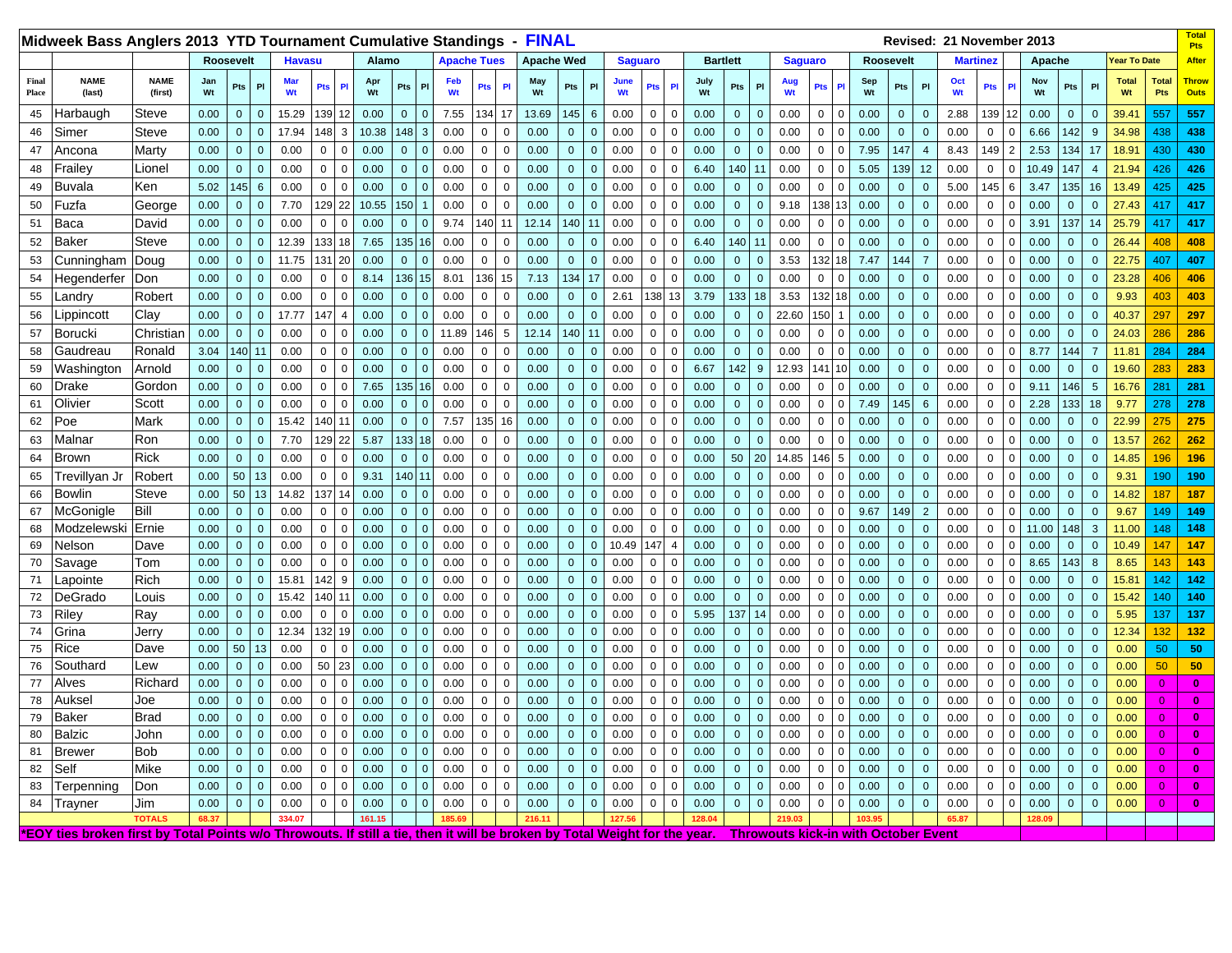|                | Midweek Bass Anglers 2013 YTD Tournament Cumulative Standings - |                        |                  |            |                  |                  |              |           |              |                    | <b>FINAL</b>      |            |            |                         |               |                  |             |                |             |           |            | Revised: 21 November 2013 |                 |              |     |            |                                |                            | <b>Total</b><br><b>Pts</b> |
|----------------|-----------------------------------------------------------------|------------------------|------------------|------------|------------------|------------------|--------------|-----------|--------------|--------------------|-------------------|------------|------------|-------------------------|---------------|------------------|-------------|----------------|-------------|-----------|------------|---------------------------|-----------------|--------------|-----|------------|--------------------------------|----------------------------|----------------------------|
|                |                                                                 |                        | <b>Roosevelt</b> |            | <b>Havasu</b>    |                  | <b>Alamo</b> |           |              | <b>Apache Tues</b> | <b>Apache Wed</b> |            | Saguaro    |                         |               | <b>Bartlett</b>  |             | <b>Saguaro</b> |             | Roosevelt |            |                           | <b>Martinez</b> | Apache       |     |            | <b>Year To Date</b>            |                            | <b>After</b>               |
| Final<br>Place | <b>NAME</b><br>(last)                                           | <b>NAME</b><br>(first) | Jan<br>Wt        | Pts<br>P1  | <b>Mar</b><br>Wt | <b>Pts</b><br>PI | Apr<br>Wt    | PI<br>Pts | Feb          | Pts Pl             | May<br>Wt         | Pts<br>P   | June<br>Wt | <b>Pts</b><br><b>PI</b> | July<br>Wt    | Pts<br><b>PI</b> | Aug<br>Wt   | <b>Pts</b>     | Sep         | Pts<br>Wt | <b>PI</b>  | Oct<br>Wt                 | <b>Pts</b>      | Nov<br>Wt    | Pts | PI         | <b>Total</b><br>Wt             | <b>Total</b><br><b>Pts</b> | Throw<br>Outs              |
|                | 2013 % of Mbrs Fishing                                          |                        | 45%              |            | 56%              |                  | 47%          |           | 54           |                    | 53%               |            | 34%        |                         | 48%           |                  | 48%         |                | 44%         |           |            | 29%                       |                 | 48%          |     |            | <b>Present Category Status</b> |                            |                            |
|                | # Fished / # Monthly Mbrs                                       |                        | 29/64            |            | 43/76            |                  | 36/77        |           | 43/79        |                    | 42/79             |            | 27/79      |                         | 39/81         |                  | 38/80       |                | 36 / 82     |           |            | 24/83                     |                 | 40 / 84      |     |            | Boater Category Gold           |                            |                            |
| 2013           | <b>LUNKER OF MONTH</b>                                          |                        | <b>CORMANY</b>   |            | <b>CORMANY</b>   |                  | <b>FUZFA</b> |           | <b>MABRY</b> |                    | <b>EDGAR</b>      |            | COOK       |                         | <b>JOLLEY</b> |                  | <b>SHAW</b> |                | <b>COOK</b> |           |            | <b>ASKAM</b>              |                 | <b>STEEL</b> |     |            | <b>CO Category Blue</b>        |                            |                            |
| <b>Tmxs</b>    |                                                                 | <b>WEIGHT</b>          | 2.65             |            | 5.94             |                  | 3.41         |           | 8.34         |                    | 5.52              |            | 6.25       |                         | 4.38          |                  | 7.55        |                | 2.94        |           |            | 3.76                      |                 | 4.14         |     |            | No Category Pink               |                            |                            |
|                | Avg Wt per person fishing                                       |                        | 2.36             |            | 7.76             |                  | 4.50         |           | 4.85         |                    | 5.31              |            | 4.89       |                         | 3.39          |                  | 5.76        |                | 3.13        |           |            | 2.74                      |                 | 3.20         |     |            | Non Membership Months          |                            |                            |
|                | Avg Wt per fish caught                                          |                        | 1.59             |            | 3.06             |                  | 1.82         |           | 1.83         |                    | 2.45              |            | 2.06       |                         | 1.45          |                  | 2.70        |                |             | 1.43      |            | 1.69                      |                 | 1.56         |     |            |                                | Gray                       |                            |
|                | <b>STATISTICS OF INTEREST</b>                                   |                        | # Mbrs           | <b>Jan</b> |                  | <b>Mar</b>       |              | Apr       |              | <b>May</b>         |                   | <b>May</b> |            | <b>Jun</b>              |               | Jul              |             |                | Aug         |           | <b>Sep</b> |                           | Oct             |              |     | <b>Nov</b> | <b>AVG # BOATS</b>             |                            |                            |
|                | <b>Monthly Tmx Boats 2006</b>                                   |                        | 62               |            |                  |                  |              | 14        |              | 10                 |                   |            |            | q                       |               |                  |             |                |             |           | 14         |                           |                 |              |     |            | 12.09                          |                            |                            |
|                | <b>Monthly Tmx Boats 2007</b>                                   |                        | 71               |            |                  |                  |              | 24        |              | 20                 |                   |            |            |                         |               |                  |             |                |             |           | 14         |                           |                 |              |     |            | 16.91                          |                            |                            |
|                | <b>Monthly Tmx Boats 2008</b>                                   |                        | 68               |            |                  |                  |              | 22        |              | 22                 |                   |            |            |                         |               |                  |             |                |             |           | 14         |                           |                 |              |     |            | 16.36                          |                            |                            |
|                | <b>Monthly Tmx Boats 2009</b>                                   |                        | 81               |            |                  |                  |              | 22        |              | 23                 |                   |            |            |                         |               |                  |             |                |             |           |            |                           |                 |              |     |            | 20.73                          |                            |                            |
|                | <b>Monthly Tmx Boats 2010</b>                                   |                        | 85               | 22         |                  |                  |              | 18        |              | 22                 |                   |            |            | 15                      |               |                  |             |                |             |           | 13         |                           |                 |              |     | 22         | 18.82                          |                            |                            |
|                | <b>Monthly Tmx Boats 2011</b>                                   |                        | 89               | 23         |                  |                  |              | 22        |              | 27                 |                   |            |            |                         |               |                  |             |                |             |           | 16         |                           |                 |              |     |            | 20.36                          |                            |                            |
|                | <b>Monthly Tmx Boats 2012</b>                                   |                        | 73               | 27         |                  | 22               |              | 23        |              | 23                 |                   |            |            | 18                      |               |                  |             |                |             |           | 24         |                           |                 |              |     |            | 21.45                          |                            |                            |
|                | <b>Monthly Tmx Boats 2013</b>                                   |                        | 77               |            |                  |                  |              | 18        |              | 21                 |                   |            |            |                         |               |                  |             |                | 19          |           | 19         |                           |                 |              |     |            | 18.00                          |                            |                            |

|      | History - End of Year Awards - Awards presented for the first time in 2006 at awards dinner on January 10, 2007 |                |                                   |                |                                   |           |                             |
|------|-----------------------------------------------------------------------------------------------------------------|----------------|-----------------------------------|----------------|-----------------------------------|-----------|-----------------------------|
| 2006 | <b>Angler of the Year</b>                                                                                       | <b>PI</b>      | <b>Boater of the Year</b>         | PI I           | Non Boater of the Year            |           | <b>Lunker of the Year</b>   |
|      | Terrv Tassin(Points 1322)                                                                                       | $\overline{1}$ | <b>Terry Tassin [Points 1322]</b> | 1              | Lionel Frailey (Pts 1312)         | <b>WN</b> | <b>Steve Plimlev</b>        |
|      | Dinner on 10 Jan 2007                                                                                           |                |                                   |                |                                   | Wt        | 6.80 lb                     |
|      | <b>TOTAL MEMBERS: 62</b>                                                                                        |                |                                   |                |                                   | Lake      | Pleasant - April 2006       |
| 2007 | <b>Angler of the Year</b>                                                                                       | PI             | <b>Boater of the Year</b>         | <b>PI</b>      | <b>Non Boater of the Year</b>     |           | <b>Lunker of the Year</b>   |
|      | Terry Tassin (Points 1165)                                                                                      | $\overline{1}$ | <b>Terry Tassin [Points 1165]</b> | $\mathbf{1}$   | Tim Wood (Pts 1161)               | <b>WN</b> | <b>Tim Wood</b>             |
|      | Dinner on 9 Jan 2008                                                                                            |                |                                   |                |                                   | Wt        | 6.90 lb                     |
|      | <b>TOTAL MEMBERS: 71</b>                                                                                        |                |                                   |                |                                   | Lake      | Pleasant - July 2007        |
|      |                                                                                                                 |                |                                   |                |                                   |           |                             |
| 2008 | <b>Angler of the Year</b>                                                                                       | PI             | <b>Boater of the Year</b>         | PI.            | Non Boater of the Year            |           | <b>Lunker of the Year</b>   |
|      | <b>Steve Cook (Points 1176)</b>                                                                                 | $\mathbf{1}$   | <b>Lew Southard [Points 1169]</b> |                | <b>Steve Cook [Points 1176]</b>   | <b>WN</b> | <b>Lewis (Lew) Southard</b> |
|      | Dinner on 14 Jan 2009                                                                                           | $\overline{2}$ | Mike Richter [Points 1160]        | $\overline{2}$ | <b>Charlie Ferrell [Pts 1151]</b> | Wt        | 6.12 lb                     |
|      | <b>TOTAL MEMBERS: 68</b>                                                                                        | 3              | <b>Rick Brown [Points 1159]</b>   | 3              | Mark Durben [Pts1140]             | Lake      | Alamo - April 2008          |
| 2009 | <b>Angler of the Year</b>                                                                                       | PI             | <b>Boater of the Year</b>         | PI.            | Non Boater of the Year            |           | <b>Lunker of the Year</b>   |
|      | Mike Richter (Points 1313)                                                                                      | $\mathbf{1}$   | <b>Rick Brown [Points 1313]</b>   |                | <b>Howard Thomas [Pts1303]</b>    | <b>WN</b> | <b>Jamie Shaw</b>           |
|      | Dinner on 13 Jan 2010                                                                                           | $\overline{2}$ | Lew Southard {Points 1303         | $\overline{2}$ | Sean Ballard [Pts 1287]           | Wt        | 7.46 lb                     |
|      | <b>TOTAL MEMBERS: 81</b>                                                                                        | 3              | <b>Richie Rojas {Points 1289]</b> | $\mathbf{3}$   | Pete Kirberg [Pts 1286]           | Lake      | Pleasant - June 2009        |
|      |                                                                                                                 |                |                                   |                |                                   |           |                             |
| 2010 | <b>Angler of the Year</b>                                                                                       | PI             | <b>Boater of the Year</b>         | PI.            | Non Boater of the Year            |           | <b>Lunker of the Year</b>   |
|      | Daniel Elias (Points 1315)                                                                                      | -1             | Tony Medina [1314]                |                | <b>Butch Nessline [1311]</b>      | <b>WN</b> | <b>Lou Hirlemann</b>        |
|      | Dinner on 12 Jan 2011                                                                                           | $\overline{2}$ | Steve Cook [1310]                 | $\overline{2}$ | <b>Howard Thomas [1306]</b>       | Wt        | 5.57 lb                     |
|      | <b>TOTAL MEMBERS: 85</b>                                                                                        | 3              | Paul Cormany [1300]               | 3              | <b>Gary Grimes [1296]</b>         | Lake      | Havasu - March 2010         |
| 2011 | <b>Angler of the Year</b>                                                                                       | PI             | <b>Boater of the Year</b>         | PI.            | <b>Non Boater of the Year</b>     |           | <b>Lunker of the Year</b>   |
|      | Jeff Martineau (Points 1335)                                                                                    | $\mathbf{1}$   | Daniel Elias [1308]               |                | <b>Ernie Arvizu [1310]</b>        | <b>WN</b> | <b>Mark Poe</b>             |
|      | Dinner on 11 Jan 2012                                                                                           | $\overline{2}$ | Jamie Shaw [1306]                 | $\overline{2}$ | Mark Durben [1281]                | Wt        | 8.64 lb                     |
|      | <b>TOTAL MEMBERS: 89</b>                                                                                        | 3              | Paul Cormany [1289]               | $\mathbf{3}$   | <b>Richard Lapointe [1270]</b>    | Lake      | Apache - May 2011           |
|      |                                                                                                                 | PI             | <b>Boater of the Year</b>         | PI.            |                                   |           |                             |
| 2012 | <b>Angler of the Year</b>                                                                                       |                |                                   |                | <b>Non Boater of the Year</b>     | <b>WN</b> | <b>Lunker of the Year</b>   |
|      | Paul Cormany (1324 Points)                                                                                      |                | Rick Brown [1315 Points]          |                | Ken Buvala [1277 Pts ]            |           | <b>Paul Cormany</b>         |
|      | Dinner on 9 Jan 2013                                                                                            | $\overline{2}$ | Neil Burns [1314 Points]          | $\overline{2}$ | Sean Ballard [1271 Pts]           | Wt        | 11.34 lb                    |
|      | <b>TOTAL MEMBERS: 100</b>                                                                                       | 3              | Tony Medina [1298 Points]         | $\mathbf{3}$   | John Milkint [1269 Pts ]          | Lake      | Roosevelt - February 2012   |
| 2013 | <b>Angler of the Year</b>                                                                                       | PI             | <b>Boater of the Year</b>         | PI.            | <b>Co-Angler of the Year</b>      |           | <b>Lunker of the Year</b>   |
|      | Paul Cormany (1322 Points)                                                                                      | $\overline{1}$ | Jerry Askam [1311]                |                | <b>Gary Martlage [1304]</b>       | <b>WN</b> | <b>Jeff Mabry</b>           |
|      | Dinner on 8 Jan 2014                                                                                            | $\overline{2}$ | Mike Edgar [1295]                 | $\overline{2}$ | <b>Mark Royal</b><br>[1294]       | Wt        | 8.34 lb                     |
|      | <b>TOTAL MEMBERS: 84</b>                                                                                        | 3              | Jeff Mason [1294]                 |                | 3 John Milkint [1287]             | Lake      | Apache - May 2013           |